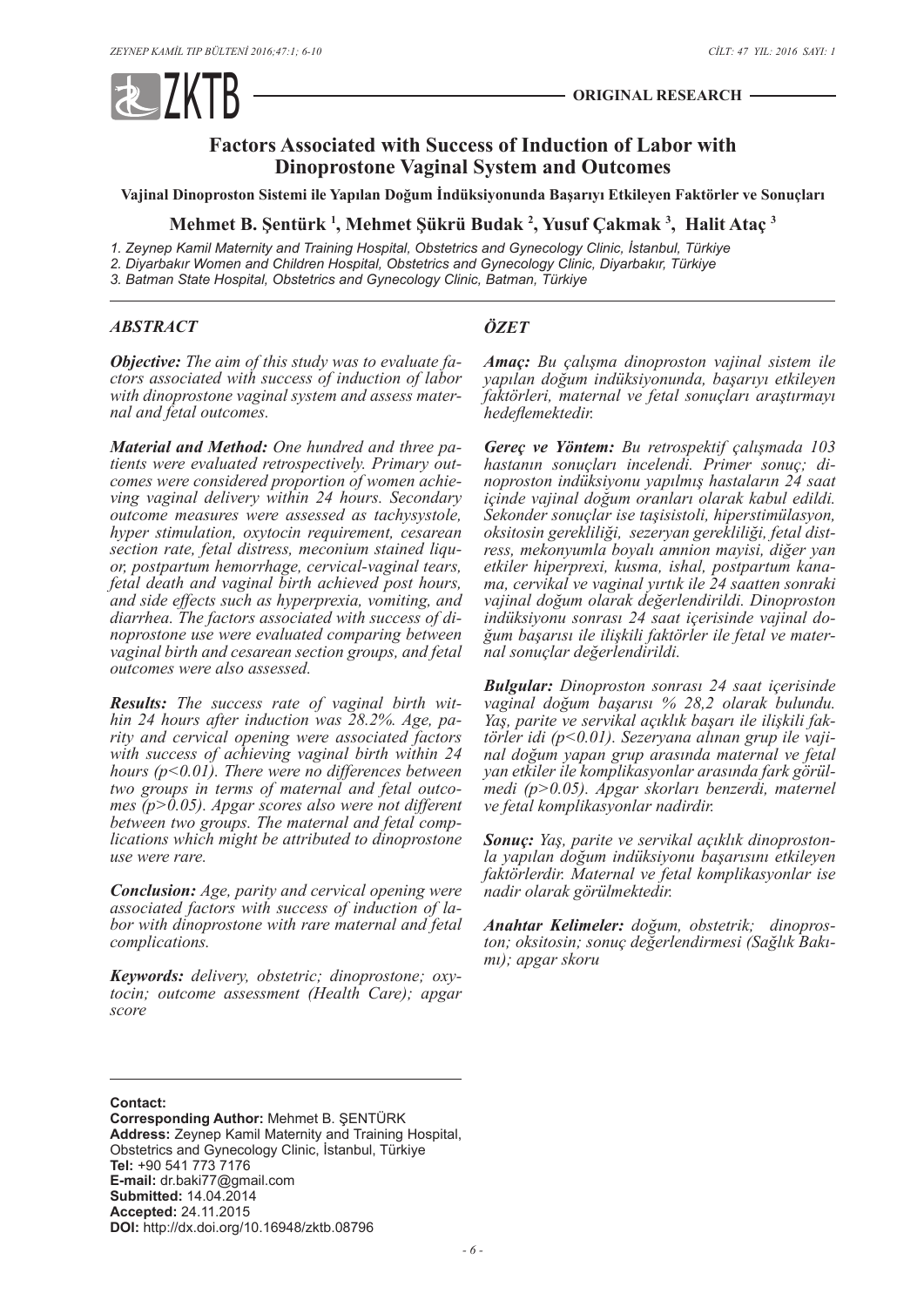# **INTRODUCTION**

In the past decades there has been an increase in the incidence of induction of labor (1). Data from World Health Organization (WHO) Global survey on maternal and perinatal health has shown that all over the world 9.6% of deliveries required labor induction (2). In the developed countries the incidence of labor induction is as high as 25% (2). Prostaglandin E2 (PGE2) causes softening and dilatation of the cervix and subsequently produces uterine contractions which may induce labor (3). Dinoprostone, a PGE2 analogue has long been used for cervical ripening and labor induction and is efficacious safe (1). Propess<sup>™</sup> (Ferring, Germany) is slow release PGE2 with a retrieval system, which allows immediate withdrawal if the situation demands (4). In southeastern Anatolia there are an increasing number of pregnant women and the induction of labor is increasing in parallel. Hence, the complications related labor or induction of labor (such as fetal demise, uterine rupture neonatal or maternal death) causes concern. In this retrospective study we evaluated the factors associated with success of induction of labor and outcomes of Propess™ (Ferring, Germany) vaginal insertion system.

# **MATERIAL AND METHOD**

This was a retrospective cohort study. Ethics committee approval was not required because of the retrospective design of the study. The study was performed at Batman Women and Children hospital. This is a non-tertiary center with more than 7000 deliveries per year. Between 2011 February and 2012 January, we investigated files of 103 patient. The study population comprised of nulliparous and multiparous women with singleton cephalic presentations and unfavorable cervix (with Bishop's score  $\leq 6$ ). The 10 mg vaginal dinoprostone insert (Propess™, Ferring, Germany) was used for induction of labor. Fetal heart rate and uterine activity were monitored before insertion. A polymer matrix containing dinoprostone was placed intravaginally in posterior fornix. As hyper stimulation may occur after placement of the insert, fetal heart rate and uterine activity were monitored continually. The insert was removed by pulling the cord when active labor was achieved or after 12 hours of insertion. The insert was removed and oxytocin infusion was begun for patients who have inadequate uterine contractions. Uterine hyper stimulation and fetal distress were noted as ''distress'' and ''hyper stimulation'' in patients' files. The factors associated with success of induction of labor were investigated between vaginal birth and cesarean section groups. The primary outcome was defined as the proportion of women achieving vaginal delivery within 24 hours. The factors related to success of achieving vaginal delivery within 24 hours were investigated. These factors were age, parity, cervical opening, position and length, bishop scores, level of fetal head, fetal weight, cervical consistency, and membrane status. Secondary outcome measures assessed were tachysystole, hyper stimulation, requirement of oxytocin, incidence of cesarean section, fetal distress, meconium stained liquor and side effect like hyper stimulation, hyperpyrexia, vomiting, diarrhea, postpartum hemorrhage, cervical-vaginal tears, fetal death and vaginal birth beyond 24 hours. Fetal outcomes were assessed in terms of birth weight, asphyxia, APGAR scores at 1st and 5th minutes, admission to neonatal intensive care unit (NICU), and fetal death.

To investigate factors associated with success of achieving to vaginal birth, Student t Test, Yates' Continuity Correction Test, Fisher's Exact test, and Mann Whitney U Test was used. To compare outcomes between vaginal and cesarean birth groups, Yates' Continuity Correction Test, Fisher's Exact test, and Fisher-Freeman-Halton test were applied. Pearson Chi-Square test was used for evaluation of oxytocin requirement. P value  $\leq 0.01$  and  $\leq 0.05$  was considered as significant.

## **RESULTS**

Patients' characters and apgar scores were shown in Table 1.The success rate of vaginal birth within 24 hours after induction was %  $28.2$ . The totally vaginal birth rate was 35.9%. Age, parity and cervical opening were significantly higher in vaginal birth group  $(p<0.01)$ . Cervical length, position, consistency, bishop score, fetal weight and membrane status were not different between two groups  $(p>0.05)$  (Table 2). There were no differences between two groups in terms of maternal and fetal outcomes (p>0.05) (Table 3). Table 4 has shown that apgar scores were not different between two groups.

**Table 1:** Patients' character and apgar scores.

|                                | Min-Max   | <b>Mean</b> <sup>t</sup> SD |
|--------------------------------|-----------|-----------------------------|
| Age (years)                    | 16-49     | $28.3 + 6.7$                |
| <b>Gestational Age (weeks)</b> | $25 - 42$ | $38.8 + 2.9$                |
| Parity                         | $0 - 8$   | $2.3 + 2.3$                 |
| Cervical length (cm)           | $1 - 3$   | $1.5 + 0.6$                 |
| Cervical opening (cm)          | $0 - 3$   | $1.6 + 0.7$                 |
| <b>Bishop score</b>            | $0 - 5$   | $3 + 1.1$                   |
| Apgar 1 min.                   | $0 - 8$   | $7.5 + 1.5$                 |
| Apgar 5 min.                   | $0 - 10$  | $9+1.7$                     |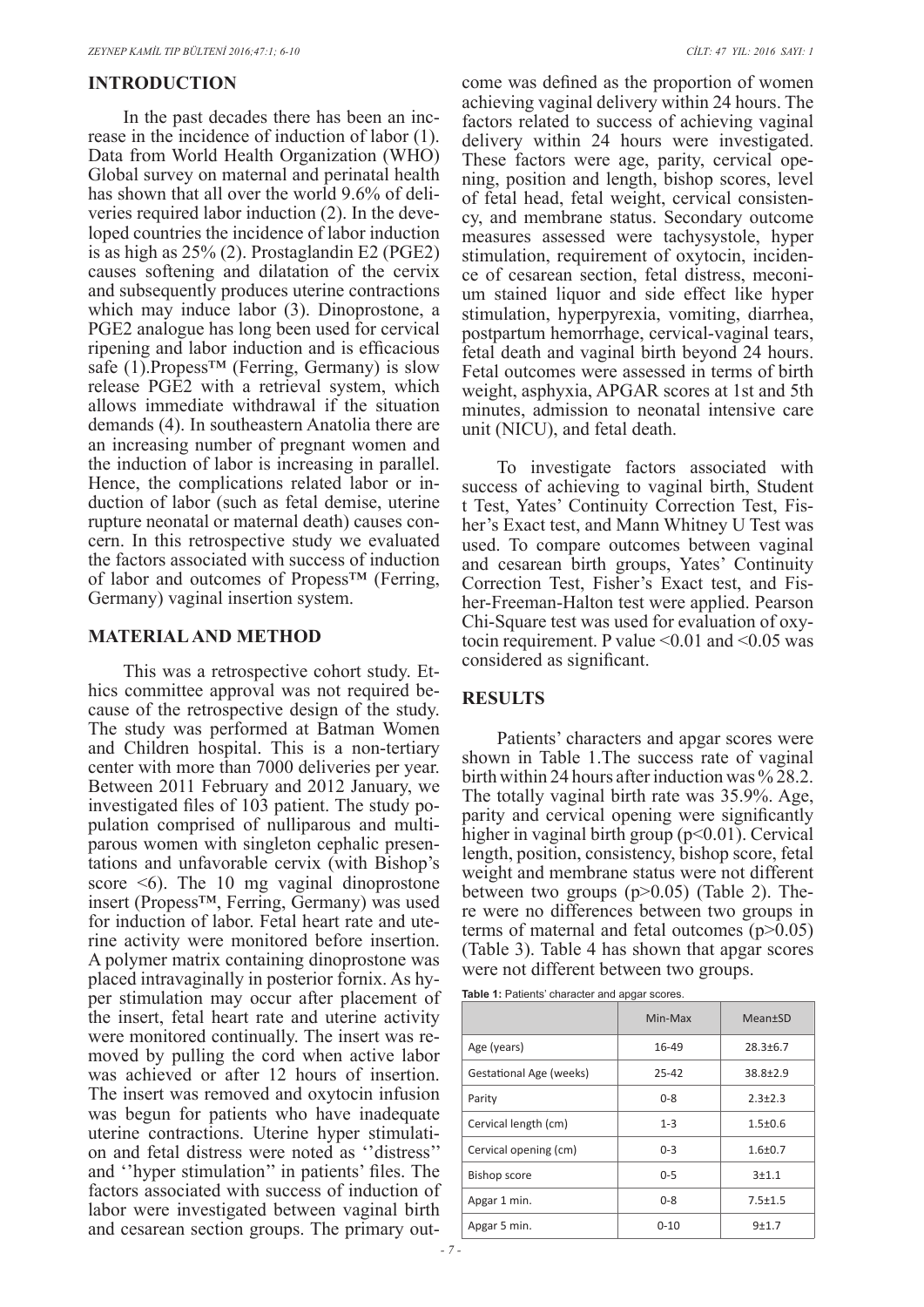#### **Table 2:** Comparison of vaginal birth group to cesarean group.

|                                                         | Vaginal delivery                |                       |               |
|---------------------------------------------------------|---------------------------------|-----------------------|---------------|
|                                                         | Yes ( $n=37$ )                  | No $(n=66)$           |               |
|                                                         | Mean±SD (Median)                | Mean±SD (Median)      | P             |
| Age (years)                                             | 23.8±4.8 (23)                   | 30.8±6.32 (30)        | $0.001**$     |
| Parity                                                  | $0.00 \pm 0.00$ (0)             | $3.61 \pm 1.97$ (3.5) | $b_{0.001**}$ |
| Cervical opening (cm)                                   | $1.00\pm0.74(1)$                | $1.82 \pm 0.68$ (2)   | $b_{0.001**}$ |
| Level of the fetal head                                 | $-3\pm0$ (-3)                   | $-3.00\pm0.00$ (-3)   | $b_{1.000}$   |
| Cervical length                                         | $1.7\pm0.6$ (2)                 | $1.47\pm0.61(1)$      | $b$ 0.084     |
| Bishop score                                            | $2.9 \pm 1.3$ (3)               | $3.02 \pm 0.95$ (3)   | $b$ 0.899     |
| Cervical consistency                                    |                                 |                       |               |
| Midlle                                                  | 29 (78.4)                       | 59 (89.4)             | $C$ 0.219     |
| Firm                                                    | 8(21.6)                         | 7(10.6)               |               |
| Cervical position                                       |                                 |                       |               |
| Midlle                                                  | 31(83.8)                        | 60 (90.9)             | $d_{0.342}$   |
| Retrovert                                               | 6(16.2)                         | 6(9.1)                |               |
| Membrane status                                         |                                 |                       |               |
| Intact                                                  | 28 (75.7)                       | 50 (75.8)             | $d_{1.000}$   |
| Ruptured                                                | 9(24.3)                         | 16 (24.2)             |               |
| Fetal Weight (kg)<br>$20.7 \times 10^{-1}$ kits $m_1$ . | 3264±503 (3200)<br>$\mathbf{r}$ | 3113±653 (3200)       | $^{a}$ 0.227  |

*a Student t Test, b Mann Whitney U Test, c Yates' Continuity Correction Test, d Fisher's Exact test, \* p<0.05, \*\* p<0.01.*

#### **Table 3:** Outcomes between two groups.

|                          | <b>Vaginal delivery</b> |                      |              |
|--------------------------|-------------------------|----------------------|--------------|
|                          |                         | No (n=66), n (%)     |              |
|                          | Yes (n=37), n (%)       |                      | P            |
| Changes of FHR           | 18 (48.6)               | 30 (45.5)            | $c$ 0.956    |
| <b>Fetal Distress</b>    | 7(18.9)                 | 17 (25.8)            | $^{c}$ 0.586 |
| Aysphyxia                | 0(0)                    | 1(1.5)               | $d_{1.000}$  |
| Meconium stained liquor  | 1(2.7)                  | 5(7.6)               | $^{d}$ 0.416 |
| Maternal adverse effect  | 14 (37.8)               | 22(33.3)             | $^{c}$ 0.807 |
| Tachysystolia            | 13(35.1)                | 20(30.3)             | $^{c}$ 0.776 |
| Hyperstimulation         | 12 (32.4)               | 28 (42.4)            | $^{c}$ 0.431 |
| Maternal complication    | 13(35.1)                | 17(25.8)             | $c$ 0.436    |
| Neonatal outcomes        |                         |                      |              |
| Good                     | 36(97.3)                | 63 (95.5)            | $^{e}$ 0.227 |
| Death                    | 0(0)                    | 3(4.5)               |              |
| <b>NICU</b>              | 1(2.7)                  | 0(0)                 |              |
| Oxytocin requirement     |                         |                      |              |
| Yes                      | 14 (37.8)               | 36(55.4)             | 60.088       |
| No                       | 23(62.2)                | 29(44.6)             |              |
| Delivery within 24 hours | Yes                     | No (beyond 24 hours) |              |
| Vaginal                  | 29 (78.4)               | 50 (75.8)            | $c$ 0.953    |
| C/S                      | 8(21.6)                 | 16(24.2)             |              |

<sup>c</sup> Yates' Continuity Correction Test,, <sup>d</sup> Fisher's Exact test, <sup>e</sup> Fisher-Freeman-Halton Test, <sup>f</sup> Pearson Chi-Square, \* p<0.05, FHR: Fetal heart rate,<br>NICU: Neonatal intensive care unit, C/S: Cesarean section.

**Table 4:** The changes of apgar scores between two groups.

|             | Vaginal delivery    |                     |                  |
|-------------|---------------------|---------------------|------------------|
|             | $Yes(n=37)$         | No $(n=66)$         |                  |
| Apgar       | Mean±SD (Median)    | Mean±SD (Median)    | $\boldsymbol{D}$ |
| 1 th minute | $7.76 \pm 0.72$ (8) | $7.42 \pm 1.74$ (8) | $^{b}$ 0.689     |
| 5 th minute | $9.16 \pm 0.60$ (9) | $8.95 \pm 2.06(9)$  | $^{b}$ 0.214     |

*<sup>b</sup> Mann Whitney U Test.*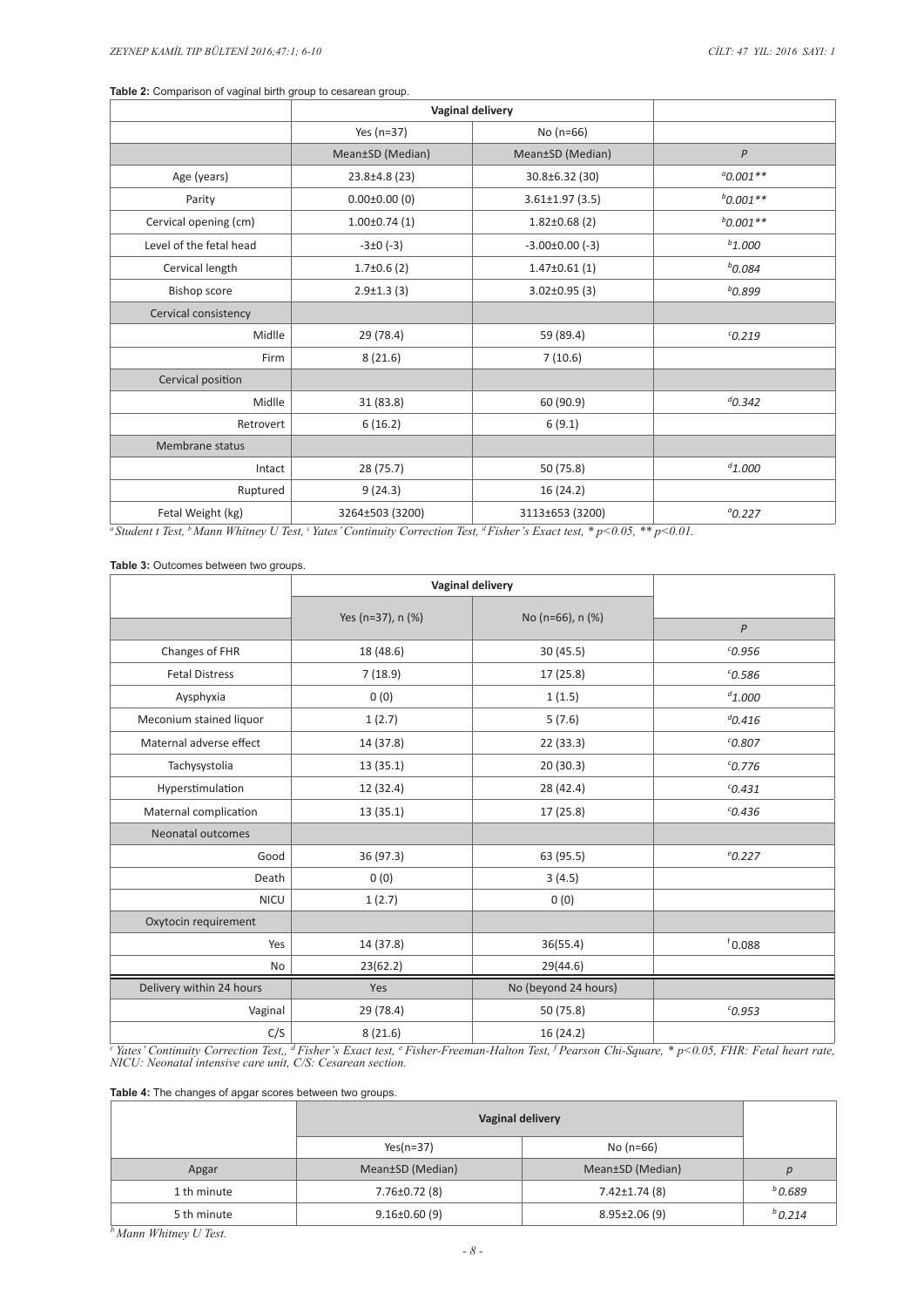# **DISCUSSION**

This current study demonstrated that age, parity, cervical opening were associated factors the success of achieving of vaginal birth within 24 hours and maternal and fetal outcomes were not different between vaginal birth and cesarean section group. Treatment success in our study was 28.12%. This success rate is lower than reported studies before. This may be due to our study contains small number of patients. In these studies, cervical ripening was defined as an increase in the Bishop score of 2 or more, or the achievement of vaginal delivery within the defined observation period, 8 or 12 hours. Gestational age ranged from 37 to 42.

The success of induction with dinoprostone changed between 50% and 92% (3). Parity was an important factor which associated with success in this study. MacKenzie reported that the success rate were 85% in nulliparous women and 93% in multiparous women respectively (5). Authors also reported that there was a lower incidence of oxytocin use in multiparous women and multipara had earlier median times for onset of labor or delivery. This is consistent with another reported studies  $(6-8)$ . Age was another factors associated with success of induction. But this may due to increasing of parity. Bishops' score may be most important factor of success.

In this study Bishops' score was not different in achieved vaginal birth and cesarean section groups. Only cervical opening was higher in the group which achieved vaginal birth within 24 hours, another parameters of Bishops' score were not different. We thought that this was due to small size of study. It has been reported that cervical opening is most important part of Bishops' score and the success rate of induction increases as cervical opening increases (9, 10).

The maternal or fetal adverse of dinoprostone are rare. The mean incidence of uterine hyper stimulation following induction of labor with dinoprostone was 3.5% and mean incidence of fetal distress was 4.2% (3). In this study mean incidence of hyper stimulation and fetal distress were higher when compare literature. This was due to variable definition of hyper stimulation and fetal distress between midwifes or obstetricians. But true asphyxia was seen only in one neonatal and three fetal death were seen. When we consider fetal death and neonatal asphyxia as true fetal distress, the rate was 3.88% and consistent with literature (3). But three fetal death were actually intrauterine mort

de fetuses and this was indication of induction of labor. Thus although these were not true outcomes we considered as seconder outcomes. In addition meconium stained liquor (MSL) was seen in 6 (5.8%) cases. Of course MSL always does not reflect fetal distress but in this study, the lower rate of MSL can reflect that definition has not changed from obstetrician to obstetrician like fetal distress or uterine hyper stimulation.

There were no differences between vaginal birth and cesarean section group in terms of fetal distress and hyper stimulation rates. The median apgar scores of 1 minute was 7.54 and of 5th. minute was 9.03. This results also are consistent with literature (3). The median values at five minutes confirm that induction using dinoprostone insert does not have an adverse effect on neonatal condition at birth. The maternal adverse effect of dinoprostone has been reported as vomiting, nausea, diarrhea, backache, abdominal pain and headache in previously (3). The rates of these adverse effects were changed from 2 to 2.5 percent (3). In this study the rate of maternal adverse effect was 29.12%. This is very high and could be due to variable definition between obstetricians and midwifes. Because ıt can be difficult to assess which side effect is drug related especially like backache.

This study includes limitations. The small number of cases and retrospective design are limitations. Moreover some outcomes cannot be correctly defined. But when considering the objective outcomes such us fetal asphyxia and MSL, dinoprostone vaginal insert seems to be safe. The factors associated with success of induction were age, parity and cervical opening.

**Conflict of interest:** The Authors declared that there is no conflict of interest.

**Acknowledgement:** We want to thanks to archive workers of Batman State Hospital. This study was not supported by any company or institutions.

#### *REFERENCES*

*1. Madaan M, Agrawal S, Puri M, Nigam A, Kaur H, Trivedi SS. Is low dose vaginal misoprostol better than dinoprostone gel for induction of labor: a randomized controlled trial. J Clin Diagn Res. 2014;8(9):OC31-4.*

*2. WHO recommendations for Induction of labor. World Health Organization 2011. Available from: whqlibdoc. who.int/publications/2011/9789241501156\_eng.pdf.*